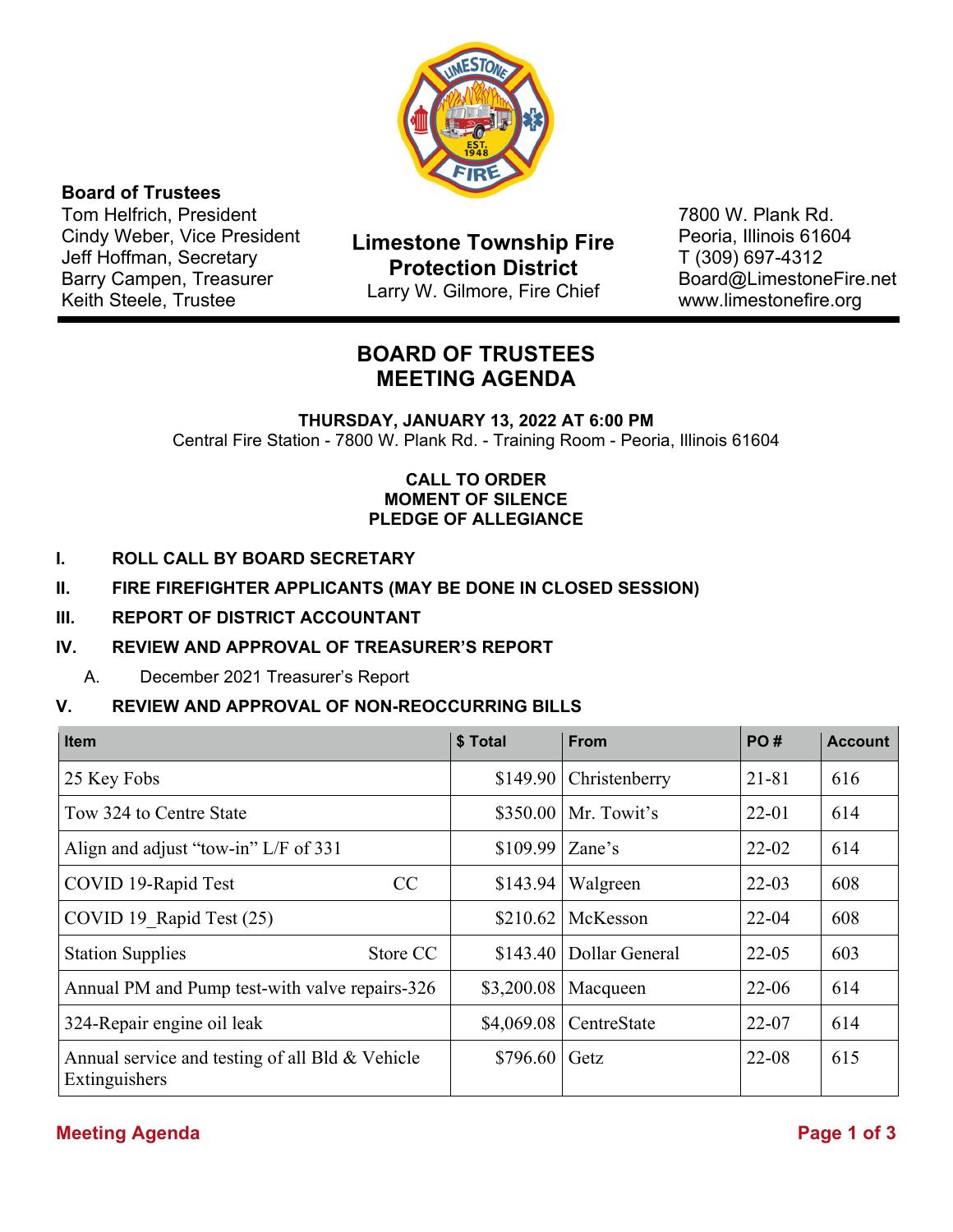| <b>Item</b>                          | \$ Total   | <b>From</b>                  | PO#       | <b>Account</b> |
|--------------------------------------|------------|------------------------------|-----------|----------------|
| Vehicle Supplies                     |            | $$44.96 $ O'Reilly           | 22-09     | 614            |
| Small Engine Fuel                    |            | \$55.92 Bartonville Hardware | $22 - 10$ | 605            |
| Reimburse for light sensor and Caulk | \$11.28    | <b>Barry Campen</b>          | $22 - 15$ | 616            |
|                                      |            |                              |           |                |
| <b>TOTAL</b>                         | \$9,285.77 |                              |           |                |

# **VI. REPORT OF DISTRICT ATTORNEY (MAY BE DONE IN CLOSED SESSION)**

# **VII. REVIEW AND APPROVAL OF MEETING MINUTES**

- **A. Regular meeting minutes of December 9, 2021**
- **B. Review and Approval of Closed meeting minutes for publications as open meeting minutes for July 2021 thru December 2021.**

# **VIII. CITIZEN REMARKS AND CORRESPONDENCE**

# **IX. REPORT OF COMMAND**

# **X. BUDGET REQUEST**

| <b>Item</b>                                                                | \$ Total            | <b>From</b>                   | <b>PO#</b> | <b>Account</b> |
|----------------------------------------------------------------------------|---------------------|-------------------------------|------------|----------------|
| $6$ (six) structural helmets & 2 New York hooks -<br><b>IPRF</b> $s$ 's    | $$1,912.00$ Air One |                               | $22 - 11$  | 605            |
| 10 pr structural gloves 10 pr extrication gloves $-$<br><b>IPRF</b> $s$ 's |                     | $$1,450.00$ Dinges Fire       | $22 - 12$  | 605            |
| $2$ (two) AED Batteries – IPRF $\$ s's                                     |                     | $$390.00$ $2nd$ Chance Cardio | $22 - 13$  | 608            |
| 10 (ten) stethoscopes – IPRF $\$ {s}'s                                     |                     | \$450.66   McKesson           | $22 - 14$  | 608            |
|                                                                            |                     |                               |            |                |
| <b>TOTAL</b>                                                               | \$4,202.66          |                               |            |                |

# **XI. OLD BUSINESS**

- **A. Review and approval of 2021 injuries and accidents (OSHA 300A)**
- **B. Waiting on annually disclosure report for review of Bond Transcript Interest rate and maturity and final document be presented next month.**
- **C. UMB Audit Confirmation**
- **D. Tax Levy filed December 10, 2021 and 6-30-2021 Audit filed at the Courthouse on January 5, 2022**

# **Meeting Agenda** Page 2 of 3